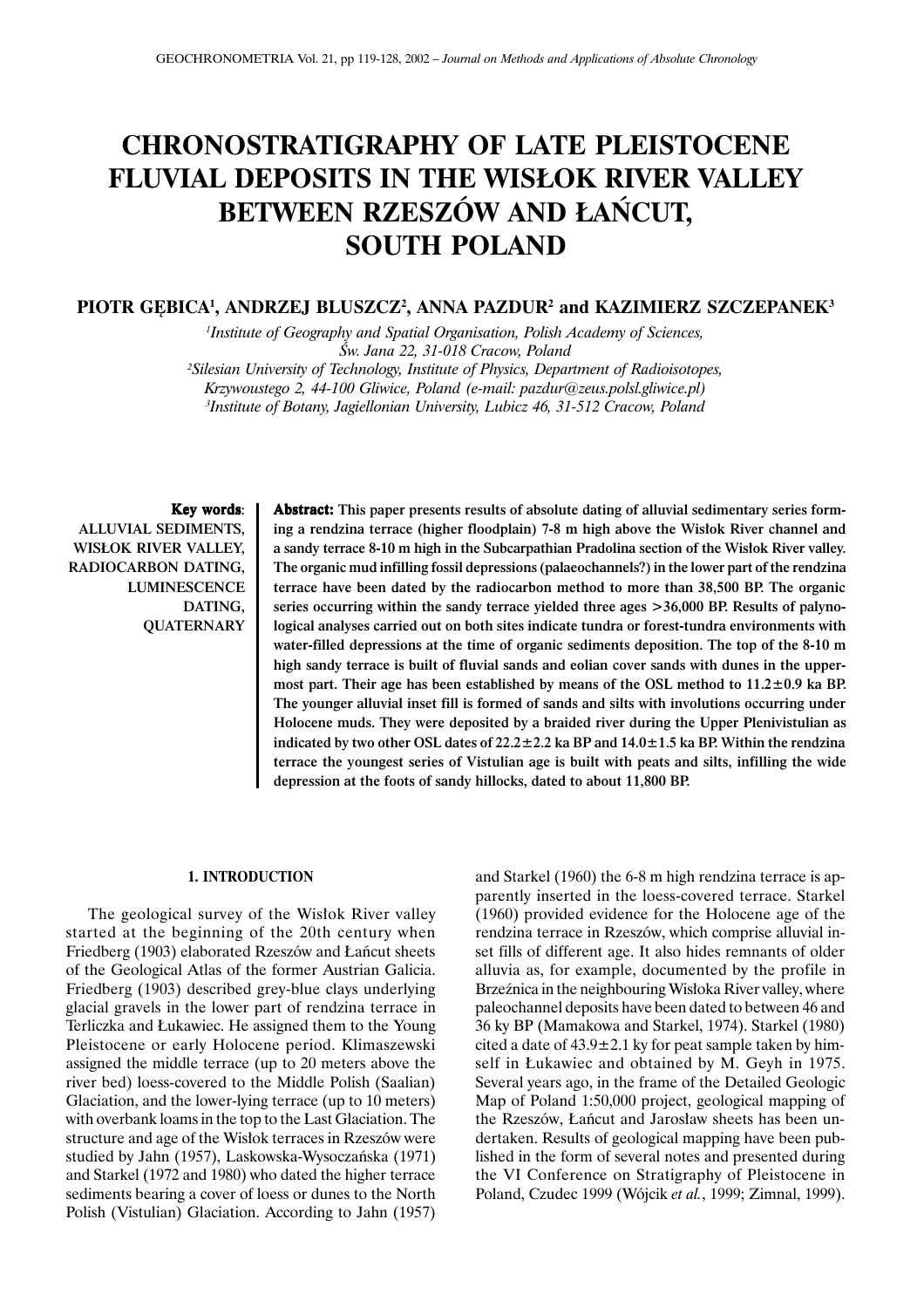During spring freshets of the year 2000, with the highest water level reaching 5 m above the river bed, Wisłok River made numerous undercuts in banks in the section behind Łaka where the river runs within the Subcarpathian Pradolina. When floodwaters subsided, P. Gębica found in several new exposures in the lower part of the rendzina terrace a cohesive layer of silty clay and organic mud, truncated in the upper part and covered with younger alluvial series. A similar organic series and silts were found nearby in Czarna-Podbór, in the open sand pit located on the higher 8-10 m terrace.

Undertaken researches aimed at finding an age of different sequences of Vistulian fluvial sediments. Geomorphological mapping of the Wisłok River valley bottom between Rzeszów and £añcut was performed by P. Gêbica. On the same occasion a number of accessible exposures, presenting different stratigraphical units was profiled. Information related to the range and thickness of terrace sequences have been supplemented with data obtained through geological drillings and taken from rich archive documentation on earlier boring projects. The fieldwork was also an occasion for taking samples for palynological and granulometric analyses, and for radiometric dating. Radiocarbon dating was performed on samples of peat and organic silt sediments while OSL (optically stimulated luminescence) dating was made on samples of mineral sediments.

# **2. GEOMORPHOLOGICAL AND GEOLOGICAL SETTING**

The Wisłok River beyond Rzeszów flows within an erosional depression of the Subcarpathian Pradolina. The pradolina is distinctively bordered from the south and the north (**Fig. 1**). To the south an edge of the Kañczucka Plateau (220-280 m a.s.l.) rises, which is covered with a sequence of alluvial and glacial sediments, frequently overlain by loess, deposited on a Miocene clays (Laskowska-Wysoczañska, 1971; Zimnal, 1999). The edge of the Kolbuszowski Plateau constitutes the north border. It is built with Miocene clays, covered with preglacial alluvial sediments, fluvioglacial sands, and glacial till from the Sanian 2 (Elsterian) Glaciation. In the Subcarpathian Pradolina near Jasionka at the elevation of 210-213 m a.s.l. fluvioglacial deposits and washed glacial till cover an interstadial organic series from the Sanian 2 Glaciation (Laskowska-Wysoczañska, 1971). The bottom of the Wisłok River valley is terraced and filled with alluvia of the thickness up to 20 m. Between Rzeszów and Trzebownisko, a slightly inclined terrace plain ranges at



**Fig. 1.** Geomorphological map of the Wisłok River valley between Rzeszów and Łańcut:

*1 – PeriCarpathian Loess Plateau, 2 –- Kolbuszowski Plateau, 3 – fluvioglacial level from the Sanian 2 Glaciation, 4 – alluvial terrace from the Middle Polish Glaciation?, 5 – loess-covered terrace plain from the Vistulian Glaciation, 6 – sandy terrace 8-10 m high, 7 – alluvial fan of the Vistulian age, 8 – dune ridges, 9 – higher floodplain (rendzina terrace) 7-10 m high, 10 – flatbottomed depressions (floodbasins), 11 – lower floodplain 3-5 m high, 12 – alluvial fan of Holocene age, 13 –- paleochannel system, 14 – traces of braided river (Late Vistulian age), 15 – peatbogs, 16 – erosional edges below 10 m, 17 – erosional edges above 10 m, 18 – geological transect with borehole numbers, 19 – excavations, 20 – roads, 21 – railway.*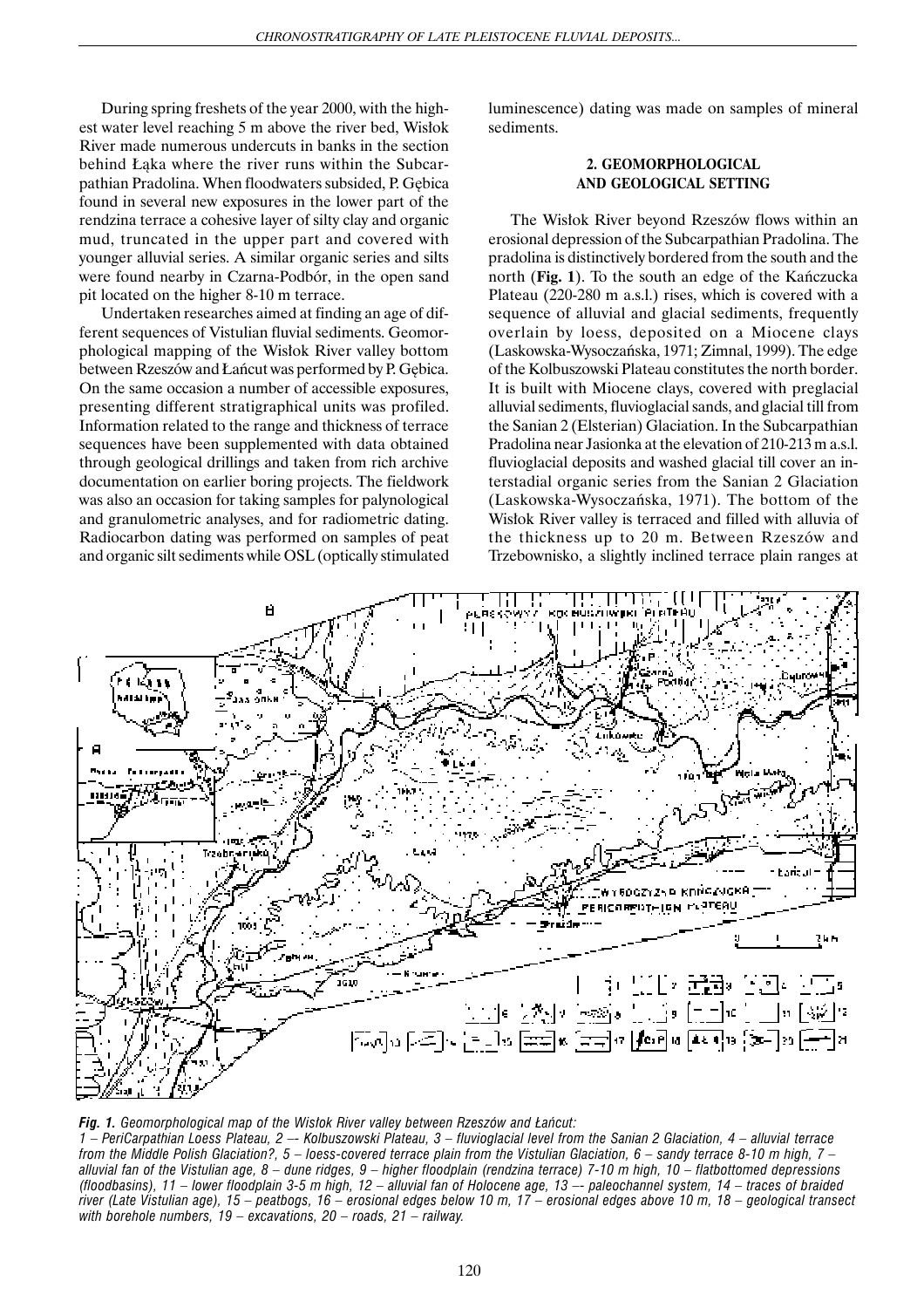the elevation about 20 m above the Wisłok River level. Its upper part consists of dozen-metre-thick loess, and its lower part contains alluvial sands with organic mud insets and gravels lying on the Miocene clays. These deposits are 20 m thick and they date to the Vistulian Glaciation (Jahn, 1957). Along the left border of the valley, at the height of 8-13 m above the Wisłok River channel, a sandy terrace stretches, 0.5 to 1.5 km wide, with a windblown sands on the top. In places, undercut by paleomeanders, it is separated from the rendzina terrace by a 1-2 m high edge. Circular, wet depressions (thermokarstic?) and natural levees with wind-blown sands on the top have been profiled on the terrace surface. The contemporary bottom of the Wisłok River valley, 4-6 km wide, is occupied by a Holocene rendzina terrace, which is cut 10 m deep in the vicinity of Rzeszów and 7-8 m deep near £añcut (**Fig. 1**). It forms a higher level of a floodplain that currently is not flooded even during the highest freshets. It forms an alluvial fan beyond Rzeszów, with several abandoned (due to avulsion processes) palaeomeander systems of the Wisłok River and its tributary Czarna River. The best known is a narrow and sinuous paleochannel system called Stary Wisłok abandoned after one of catastrophic floods in the half of the 18th century (Strzelecka, 1958). The rendzina terrace is built of gravels with sands in the lower part, and sands with alluvial loams and 2-4 m thick clays in the upper part. In the Łąka locality a Pleistocene sandy terrace occurs in isolated patches and it rises 1-3 meters above the floodplain (**Fig. 1**). This is probably a fragment of an alluvial fan formed by the Wisłok River during the Vistulian time, which is indicated by an archaeological findings of Mesolithic settlements (Czopek and Podgórska-Czopek, 1995). The lower level of the floodplain makes narrow bench of swampy meadow terrace at the elevation of 3-5 meters above the river channel, being several tens to 500 m wide. It is covered with meadows and brush and it is flooded almost every year during higher freshets. It is mainly built of sandy loams overlying sands with gravel. It has probably been formed during the last 150-200 years, similarly like the swampy meadow terrace of the San River (Szumański, 1986). The channel of the Wisłok River underwent partial regulation in the beginning of the 20th century, but it is not embanked. The present width of the river is about 25-35 m.

#### **3. SITE DESCRIPTIONS**

#### *£ukawiec-1*

A very interesting profile, exposing two series of alluvial deposits (**Figs 1** and **2**), was found during the geomorphological mapping of the 7 m high terrace on the right bank of the Wisłok river. The lower series consisted of fine sands covered with alternately stratified silt and yellow-olive sand. In the upper part of the sequence sand distinctively graded into blue silty clays which in turn gradually graded into organic silts and peaty mud of 0.6 metre thickness. At the contact between the organogenic layer and the underlying silts and sands numerous sedimentary involutions and cryogenic fissure structure filled with organic material, had developed. The top of organogenic series has been truncated and covered with the younger series of alluvial sediments of 5 m thickness. This younger series consists mainly of sands with coarse gravel (channel deposits) and sets of cross-bedded sands with sandy silt insets (meander point bar deposits) and of overbank alluvial loams in the top. The peaty mud sample taken at the elevation of 2 m above the present water level in the river channel yielded the radiocarbon age >38,500 BP (Gd-15157). Pollen analyses made on eight samples taken from peaty mud organic silts in the profile £ukawiec-1 (**Fig. 3**) revealed large amounts of herbaceous plants (NAP), particularly *Cyperaceae* and grasses (*Poaceae*). Tree pollen percentage reaches almost 25% of the total pollen count only in the top sample; in other samples it varies between 9.8% and 20.2%. The taxonomic composition of samples is not much diversified. Among the trees only pollen of common pine (*Pinus silvestris*) and of stone pine (*Pinus cembra*) are abundant in all samples. Among the bushes relatively high scores have been recorded for dwarf birch (*Betula nana*). A few pollen grains of willow (*Salix*), sporadic pollen grains of alder (*Alnus viridis*) and abundant colonies of *Pediastrum* algae have been found. They indicate the presence of shallow water depressions, at least periodic. The results enable stating that the most characteristic feature of the landscape of the area surrounding this site was a prevailing number of open communities of herbaceous plants. Most of all they were communities of wet and waterlogged habitats. There were probably some other types of plant communities, besides grass-sedge ones, where dwarf birch shrubberies, alder, willow and brown moss grew together with other plants of dry non-forest steppe-tundra sites (*Artemisia*, *Chenopodiaceae* and *Helianthemum*). Trees could by found, if any, sparsely in small assemblages or in the Wisłok River valley. Palynological data and results of radiocarbon dating suggest that sediments were deposited in cool climatic conditions during the older part of Pleniglacial of the Vistulian glaciation. £ukawiec yielded yet another radiocarbon date made on peat sampled by L. Starkel from the layer forming rapids in the Wisłok River bed, exposed on the right edge of the terrace (Starkel, 1980). It is difficult now to point the place from which the dated sample derived. The age of peat, as obtained in 1975 by M. Geyh and equal to  $43.9 \pm 2.1$  ky BP (Hv-6388), is indicative of the interstadial series (interpleniglacial) of the last glaciation (Gradowski and Nalepka, 1985; Starkel, 1980).

## *Czarna-Podbór*

At the distance of some 0.5 km NNE of £ukawiec profile, at the border of Czarna-Podbór hamlet, there are several open sand pits. Sand pits are located on the terrace plain elevated about 8-9 m above the river bed and up to 1.5 km wide. It is bordered on the floodplain by a distinct edge of the old paleochannel up to 2 m high (**Figs 1** and **2A**). The terrace surface is slightly undulated with flat swellings and depressions not higher, or deeper, than 2 m. Dune ridges, 5-10 m high, occur at higher elevations and low levees occur in places closer to the edge of the terrace. To the west of the biggest sand pit the terrace is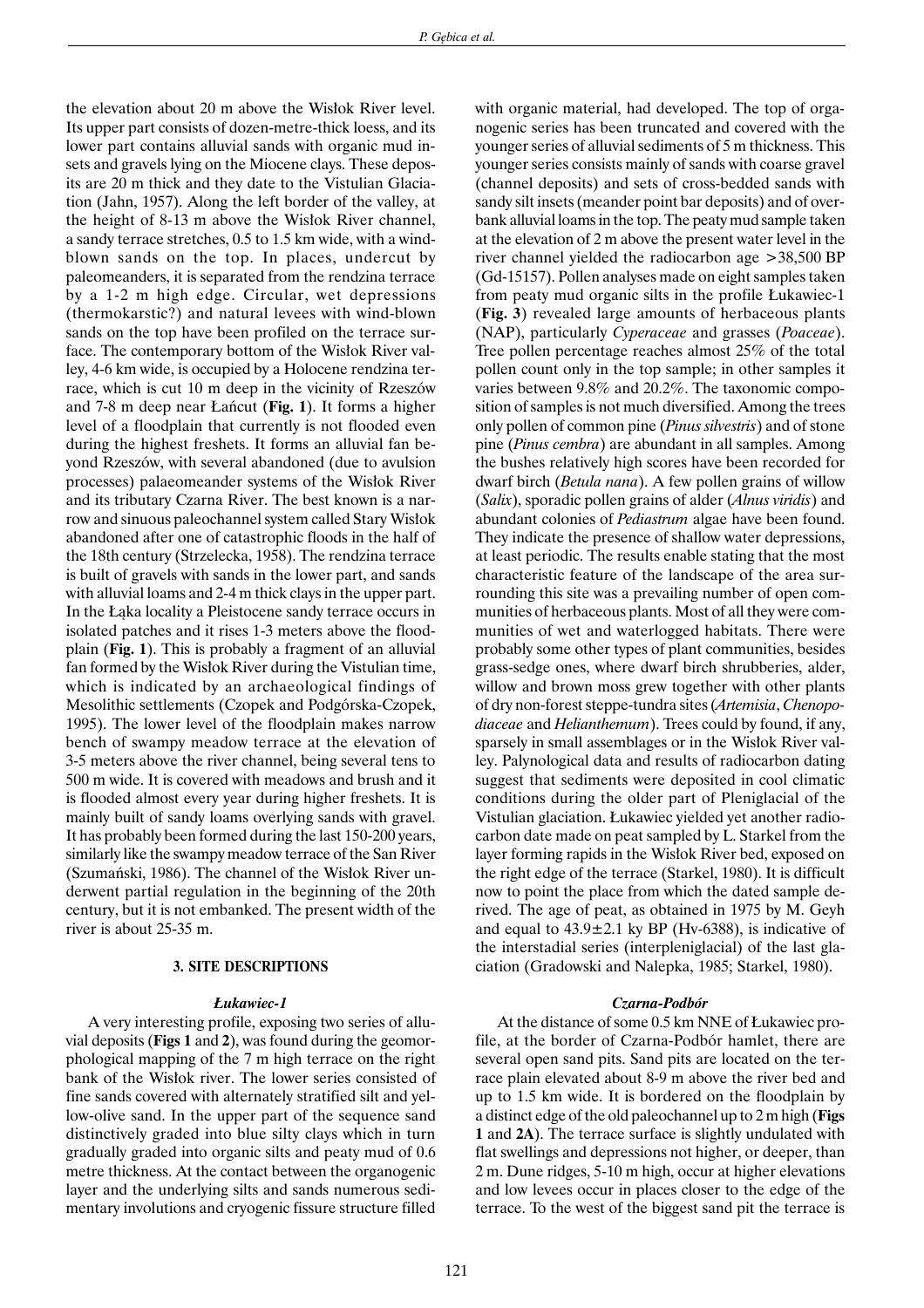

*Fig. 2. Radiocarbon dating results and the cross-section through the sandy terrace (8-10 m) in Czarna-Podbór and the right bank terrace (7 m) in £ukawiec site:*

*1 – Miocene, 2 – sand with gravel, 3 – sands, 4 – stratified sands with fine gravels (eolian cover sands), 5 – sandy silts, 6 – muds and clays, 7 – stratified muds and sands disturbed by periglacial structures, 8 – peaty muds, 9 – organic silts, 10 – alluvial loams, 11 – fossil soil, 12 – Holocene soil 13 – involutions (drop soils) and frost wedges.*

cut down by a valley of a small stream, the bottom of which is covered with flood muds. In the biggest sand pit belonging to Mr. Kazimierz Jeziorek from Medynia £añcucka the layer of silt with organic matter was found at the depth of 5 m below the terrace surface. The structure of the terrace was documented by 23 archival drillings made on the sand pit area of  $0.25 \text{ km}^2$ . Sampling was made by three additional geological drillings using "Geomeres" derrick and samples for palynological and radiocarbon analyses were taken.

Four basic members of deposits have been recognised in the terrace structure (**Fig. 2A**). At the depth of 10-13 m a sandy gravel cover, 2-5 m thick, lies on Miocene clays. Above that there is a member of silty and sandy clays bedded with organic silts and peaty mud, 1.5 to 2 m thick, filling fossil depressions (paleochannels?) cut in the channel alluvia. The top of the terrace consists of dusty sands truncated by coarse sands with an admixture of gravel, 1-3 cm size, with a pavement in the bottom. The thickness of the upper members of the deposits is 3-4.5 m. Samples for dating have been taken from two selected drilling sites. A drilling core sample coming from an upper layer of peaty mud lying at the height of 4 m above the river bed in the Czarna-Podbór 3 profile, yielded an indefinite age

>36.6 ka BP (Gd-15148), and the second sample of peaty mud from a layer lying 1 m below gave also an indefinite age >36.2 ky BP (Gd-15155). Another peaty mud sample taken from the Czarna-Podbór 1 drill core, 3.7-3.9 m above the Wisłok river bed was dated to  $>36.4$  ka BP (Gd-15154). The age of the sampled deposits corresponds, probably, to the older part of the Middle Plenivistulian, similarly to the profile in Brzeźnica upon Wisłoka River (Mamakowa and Starkel, 1974; Mamakowa *et al*., 1997) or is much older.

#### *Wola Ma³a*

The site Wola Mała near Łańcut, on the right bank of a big southward bent meander of the Wisłok River, reveals an interesting sequence of sediments (**Figs 1** and **2B**). Below the overbank alluvial loams of Holocene age, sand and silt layers are exposed, part of it being disturbed. Holocene overbank deposits are represented by massive clays interbedded with silts of the total thickness of 3.5 m. A vertical profile exposes two sequences of deposits below the alluvial loams. The lowermost part of the profile, shows mixed sands with single gravels and silty sands with involutions (overbank deposits). The top of these sediments is cut and covered with another layer of cross-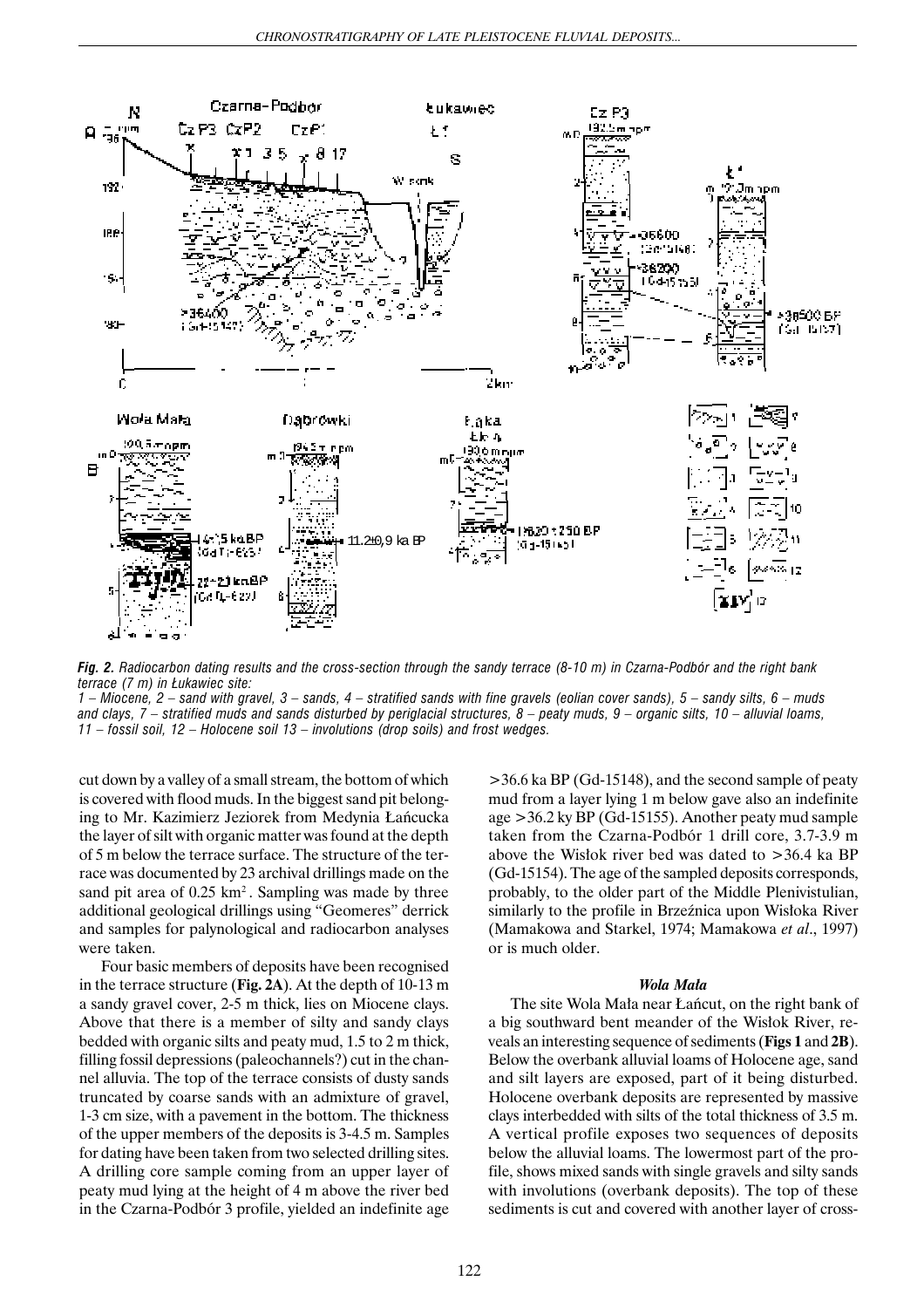

*Fig. 3. Pollen diagram from the £ukawiec-1 profile.*



**Fig. 4.** Schematic cross-section of the northern margin of the Wisłok River valley floor near Czarna and Łukawiec: *1 – sands with gravels, 2 – fluvial sands, 3 – stratified fluvial sands with eolian cover sands in the top of the terrace, 4 – silty sands 5 – unstratified eolian sands, 6 – stratified sands and silts disturbed by involutions, 7 – laminated muds and sands, 8 – clays and muds, 9 – alluvial loams, 10 – peaty muds, 11 – organic silts, 12 – involutions and frost figures.*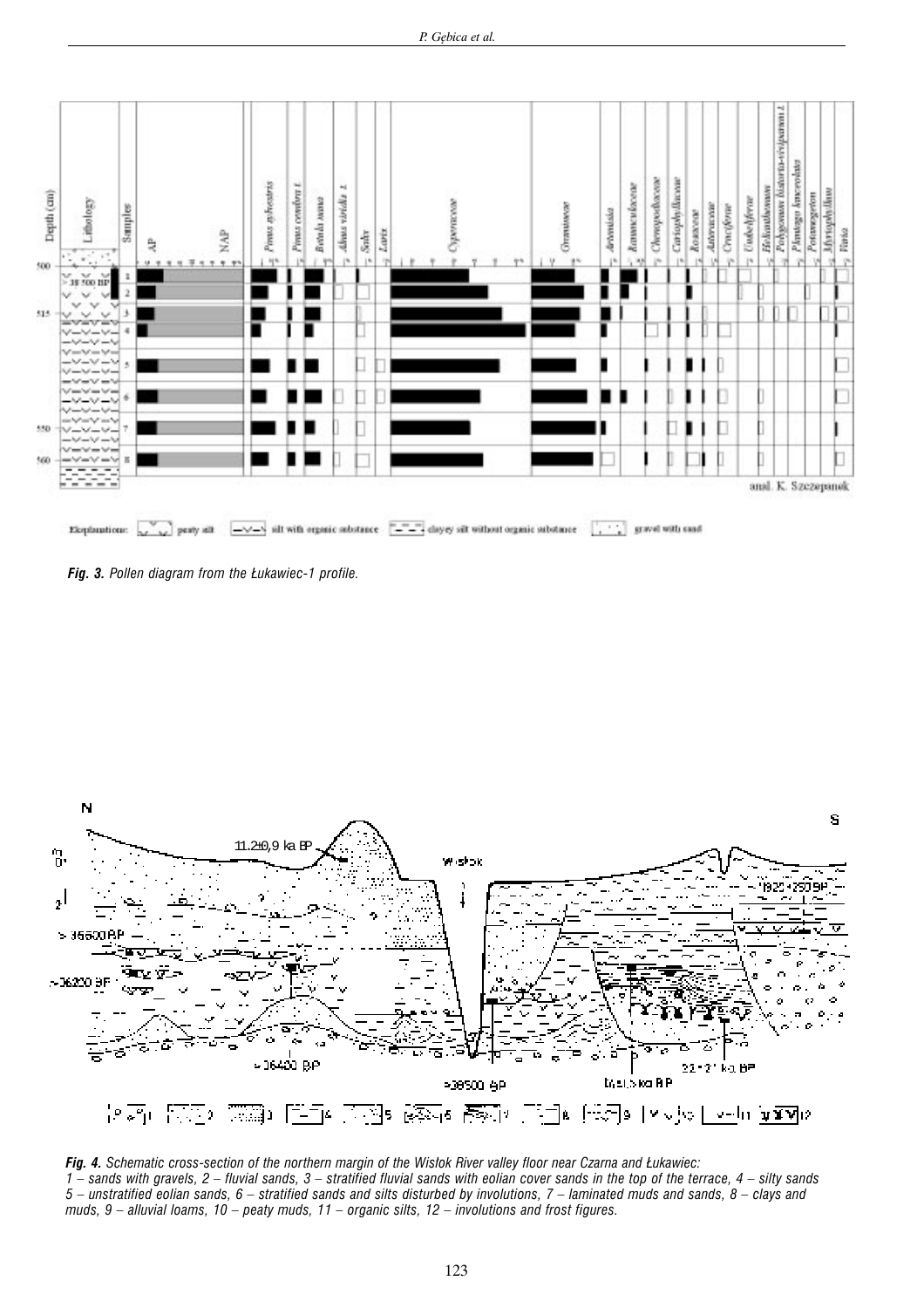bedded sands with fine gravels and laminated silts (floodplain deposits). Layers of sands and silts in the top part are inclined and subjected to sliding.

Single sand wedge being up to 0.5 m long and truncated at the top, frost fissure and small faults caused probably by ground subsiding, were observed in the dusty sands. Abundant involutions, described as drop soils were found at the border between silts and sands. This type of structures usually develops as a result of differences in sediment density and processes of gravitational liquidation of plastic masses of water-saturated sediment and probably takes place during permafrost degradation (French, 1996; Eissmann, 1997). Two samples taken from this profile have been dated by the single aliquot optical dating (SAR OSL) method. The sample WM-1 taken from an undisturbed sands lying at the height of 2 m above the water level in the Wisłok River channel, and below the previously described involution structures, gave an age of 22.2±2.1 ka BP (GdTL-627). The second sample WM-2, taken from laminated silt lying directly below Holocene alluvial loams, 4 m above the river water level, was dated to  $14.0 \pm 1.5$  ka BP (GdTL-628). Thus, the dated alluvial series corresponds to the Upper Plenivistulian and it is younger than sediments described in £ukawiec and Czarna localities.

## *D¹brówki*

On the left bank of the Wisłok River, in the village of Dabrówki, there is a small, sandy hillock developed on a sandy plain. Its relative height is 3.5-4 metres and 13.5 meters above the Wisłok River bed (Fig. 1). To the north of this hillock, and slightly higher, there are dune ridges up to 20 meters high. Due to exploitation of sands, the western part of the hillock and the top part of the terrace plain have been exposed, enabling insight into the structure of both forms down to the depth of 7 m (**Fig. 2B**). The lower part of the terrace is built of sands, gravels and silts, while the upper one consists mainly horizontally laminated silty sands. The hillock consists mostly of somewhat coarser material, mainly fine- and medium-grained sands, alternately laminated with thin layers of coarse-grained sand and gravel up to 0.5 cm diameter. The lamination ceases towards the top of the hillock and sands become better sorted, with a Holocene soil developed in the top. The small size of the hillock and alternating layers of sand grains makes it similar to hillocks made of eolian cover sands found on the Polish Lowlands (Nowaczyk, 1976). Structures described above have been recorded in eolian sands of contemporaneously developing dunes (Fryberger *et al*., 1992) as well as in Pleistocene cover sands (Schwan, 1986; Goździk, 1998). The sample of sand taken from the bottom layer of the hillock, about 10 m above the Wisłok River level, has been dated by SAR OSL method to  $11.2\pm0.9$  ka BP (GdTL-626). This result points the Late Vistulian (Younger Dryas ?) when eolian processes intensified and sand was reworked by strong winds. These date correlates well with numerous eolian series of dune and cover sands dated in Poland (Nowaczyk, 1986).

## *£¹ka*

On the rendzina terrace, to the south of the present Wisłok River bed, several boreholes gave insight into the structure of the flat-bottomed depression surrounding the sandy patches of Pleistocene terrace near Łąka (Figs 1 and **2B**). The structure of the wide depression consists of peat, lying on sands with silts, clays, and alluvial loams in the top. The radiocarbon dating of a sample from the £¹ka-4 borehole (sample from the bottom of the peat layer at the depth 3.25-3.30 m) gave the result  $11,820 \pm 250$  BP (Gd-15146). This means that the infilling of the depression started in Alleröd, and peat, probably, covers a fragment of a Late Vistulian alluvial plain of a braiding river.

#### **4. DISCUSSION OF 14C DATING RESULTS**

The measurements of <sup>14</sup>C concentration have been performed in the Gliwice Radiocarbon Laboratory by the gas proportional counting method (except for the Hv-6388 result which was obtained in the Hannover Radiocarbon Laboratory). Conventional radiocarbon age of each sample has been normalised to  $\delta^{13}C = -25\%$ , following the Stuiver and Polach's procedure (1977). One definite 14C date (sample Łąka-4, Gd-15146) was calibrated using the Gliwice Calibration Program GdCALIB (Pazdur and Michczyñska, 1989) and the calibration curve of Stuiver *at al*. (1998). **Table 1** contains the results of radiocarbon dating as conventional radiocarbon ages  $(^{14}C$  Age, BP) and results of the calibration procedure in the form of the narrowest 68% confidence intervals (Cal. Age, BP).

The results of radiocarbon dating fell at or behind the limit of the applied method, except for Łąka-4 sample, which yielded a definite age. Considering the stratigraphical division of the Vistulian glaciation (Kozarski, 1991), radiocarbon dates obtained for £ukawiec and Czarna-Podbór profiles (older than 38.5 ka BP and older than 36.0 ka BP, respectively) mean that the respective organic sediments from the two sites were deposited during the older part of the Middle Plenivistulian (interpleniglacial). The probable candidate is the Hengelo interstadial (warm) period and an immediately earlier stadial period. Palynological data suggest that studied sediments were deposited under relatively stable conditions, during a period without significant climate fluctuations. The low percentage of tree pollen, reaching 25% at the best, together with the domination of open sets of herbaceous plants may be interpreted as a result of relatively stable climatic conditions of the colder period (stadial) immediately preceding the Hengelo interstadial. Numerous involutions and small frost wedges found at the contact between organic deposits and underlying layers developed under periglacial conditions are the other proofs supporting this hypothesis. It is also congruent with results of other studies of Middle Plenivistulian fluvial series in the southern part of Poland (Jersak and Sendobry, 1991; Superson, 1996) and in eastern part of Germany (Eissman, 1997; Mol, 1997).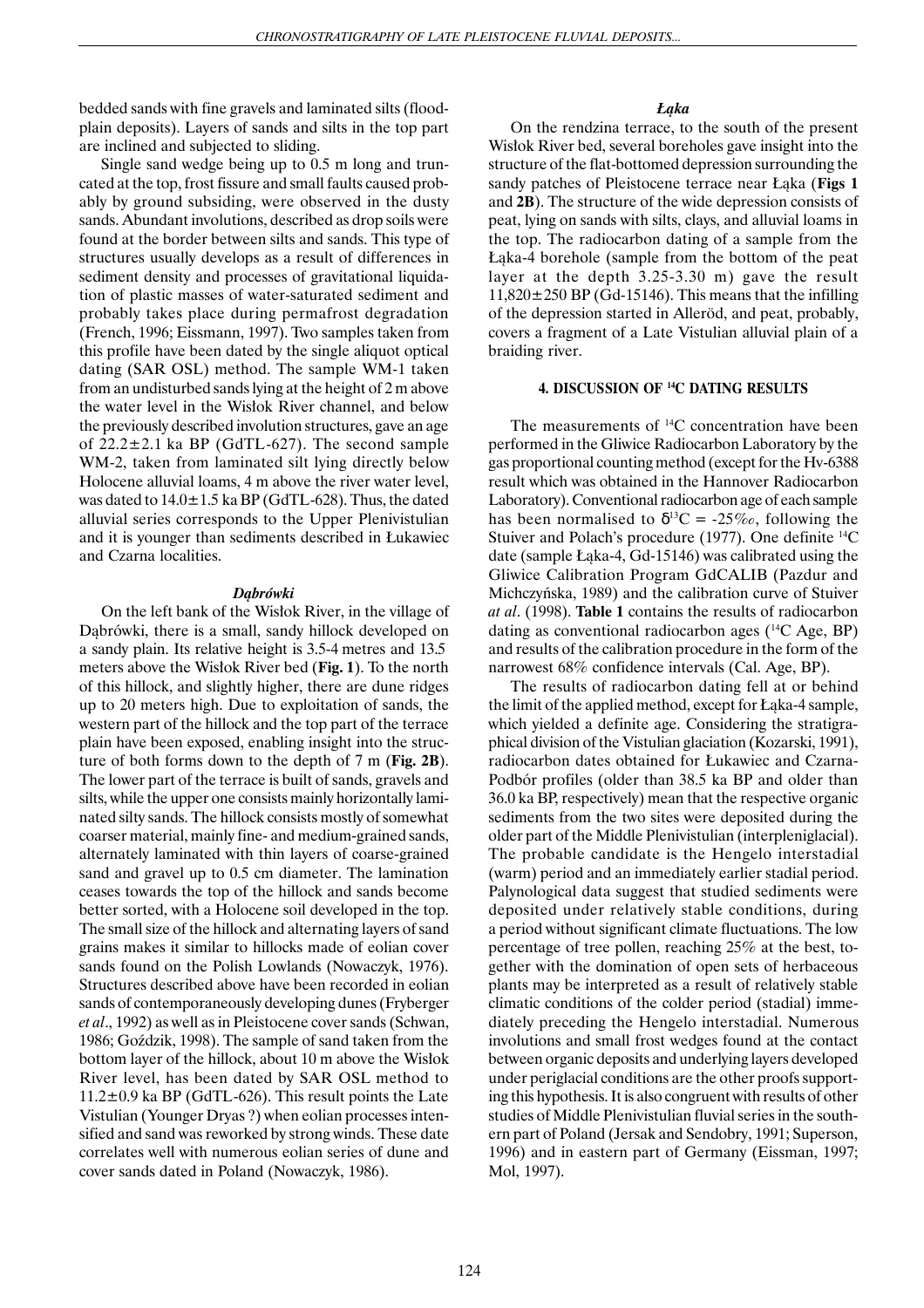| Sample name<br>type of sediment | <b>Stratigraphy</b>                                      | Lab. No. | $14C$ Age [BP]<br>Cal. Age [BP]            | <b>OSL Age</b><br>[BP] |
|---------------------------------|----------------------------------------------------------|----------|--------------------------------------------|------------------------|
| Łukawiec-1<br>peaty mud         | top layer of peaty mud,<br>2 m above channel water level | Gd-15157 | > 38,500                                   |                        |
| Łukawiec<br>peaty mud           | Peat from a bank<br>forming a riverbed bar               | Hv-6388  | $+2100$<br>43,900<br>$-1650$               |                        |
| Czarna Podbór-3<br>peaty mud    | top layer of peaty mud,<br>5 m above channel water level | Gd-15148 | > 36,600                                   |                        |
| Czarna Podbór-3<br>peaty mud    | Layer Iying 4 m<br>above channel water level             | Gd-15155 | > 36,200                                   |                        |
| Czarna Podbór-1<br>peaty mud    | Layer lying 4 m<br>above channel water level             | Gd-15154 | > 36,400                                   |                        |
| Wola Mała WM-1<br>sand          | Layer Iying 2 m<br>above channel water level             | GdTL-627 |                                            | $22,200 \pm 2100$      |
| Wola Mała WM-2<br>laminated mud | Laver lying 4 m<br>above channel water level             | GdTL-628 |                                            | $14,000 \pm 1500$      |
| Dąbrówka<br>sand                | Layer lying 10 m<br>above channel water level            | GdTL-626 |                                            | $11,200 \pm 900$       |
| Łaka-4/3.25-3.30 m<br>peat      | lower layer of peat                                      | Gd-15146 | $11,820 \pm 250$<br>$[14,050 \div 13,530]$ |                        |

*Table 1. Description of the samples and their radiocarbon and luminescence ages. Calibrated age range (Gd-15146) has been determined at 68% confidence level using GdCALIB program.*

# **5. DISCUSSION OF RESULTS OF OSL DATING**

Luminescence dating of three sediment samples has been made in the Luminescence Dating Unit of the Department of Radioisotopes, Institute of Physics, Silesian University of Technology, Gliwice, Poland. The OSL measurements have been done on coarse quartz extracts (125-200  $\mu$ ) applying a single aliquot regenerative dose protocol (SAR) to obtain values of paleodoses absorbed by grains. The respective dose-rate values have been calculated from radioactivity of the sediment samples measured by means of high-resolution gamma spectrometry, making appropriate corrections for sediment water contents, etching of quartz grains in concentrated hydrofluoric acid, and taking into account the cosmic dose-rate.

OSL of quartz aliquots have been measured with Daybreak 1150 automated reader equipped with a green light source (halogen lamp based) and a beta source for "inplace" irradiations. Irradiations, preheating and OSL measurements were executed automatically in a one continuous run. A typical SAR measurement protocol was employed with the following parameters:

- aliquot mass:  $ca$  3 mg;
- test dose: 1.9 Gy;
- preheat after test dose: 0 s at 160° C;
- regenerative doses:  $9.6$ ,  $19.1$ ,  $38.3$  Gy;
- Preheat after regenerative dose: 10 s at 220° C;

• OSL taken at 125° C during 1 s of green light  $(514 \pm 17 \text{ nm}$  wavelength) excitation followed by 58 s long bleaching and then 1 s excitation for recording a background signal (a total of 60 s of green light exposure)

Equivalent dose (ED) values have been calculated by interpolation of the non-linear saturated exponential fit to the laboratory growth points. Results of the laboratory measurements and OSL dating are presented in **Tables 2** and **3**.

The single aliquot method is usually applied to a number of aliquots making it possible to investigate the distribution of luminescence ages of quartz grains within the sediment. In this case aliquots consisted of many individual grains so the interpretation of the distribution is less straightforward. Nevertheless, it was shown that only a few grains give actually rise to luminescence observed from an aliquot, so the distribution should have similar

| <b>Sample</b>  | Depth | Water content    |                  | Activity [Bq/kg] |                 |                 |  |
|----------------|-------|------------------|------------------|------------------|-----------------|-----------------|--|
|                | [cm]  | [%]<br>(assumed) | 23811            | 232Th            | 40K             | [Gy/ka]         |  |
| Wola Mata WM-1 | 600   | $12 + 3$         | $5.18 \pm 0.86$  | $3.76 \pm 0.29$  | $249.2 \pm 4.3$ | $0.99 \pm 0.08$ |  |
| Wola Mata WM-2 | 400   | $12 + 3$         | $18.12 \pm 1.48$ | $15.10 \pm 0.58$ | $420.9 \pm 7.4$ | $1.93 \pm 0.14$ |  |
| Dabrówki D-1   | 400   | $12 + 3$         | $5.38 \pm 0.77$  | $3.32 \pm 0.26$  | $182.1 \pm 4.1$ | $0.90 \pm 0.03$ |  |

*Table 2. Depth, water content, radioactivity and effective dose-rate for three samples.*

|  | Table 3. Equivalent dose (ED) and OSL age values obtained for the dated samples. |  |  |  |  |  |  |  |  |  |  |  |
|--|----------------------------------------------------------------------------------|--|--|--|--|--|--|--|--|--|--|--|
|--|----------------------------------------------------------------------------------|--|--|--|--|--|--|--|--|--|--|--|

| <b>Sample</b>  | Number of aliquots | <b>EDOSL</b>   | OSL Age        |
|----------------|--------------------|----------------|----------------|
|                |                    | [Gy]           | [ka]           |
| Wola Mała WM-1 | 10                 | $22 + 1$       | $22.2 \pm 2.2$ |
| Wola Mała WM-2 | 10                 | $27 \pm 2$     | $14.0 \pm 1.5$ |
| Dąbrówki D-1   | 40                 | $10.1 \pm 0.7$ | $11.2 \pm 0.9$ |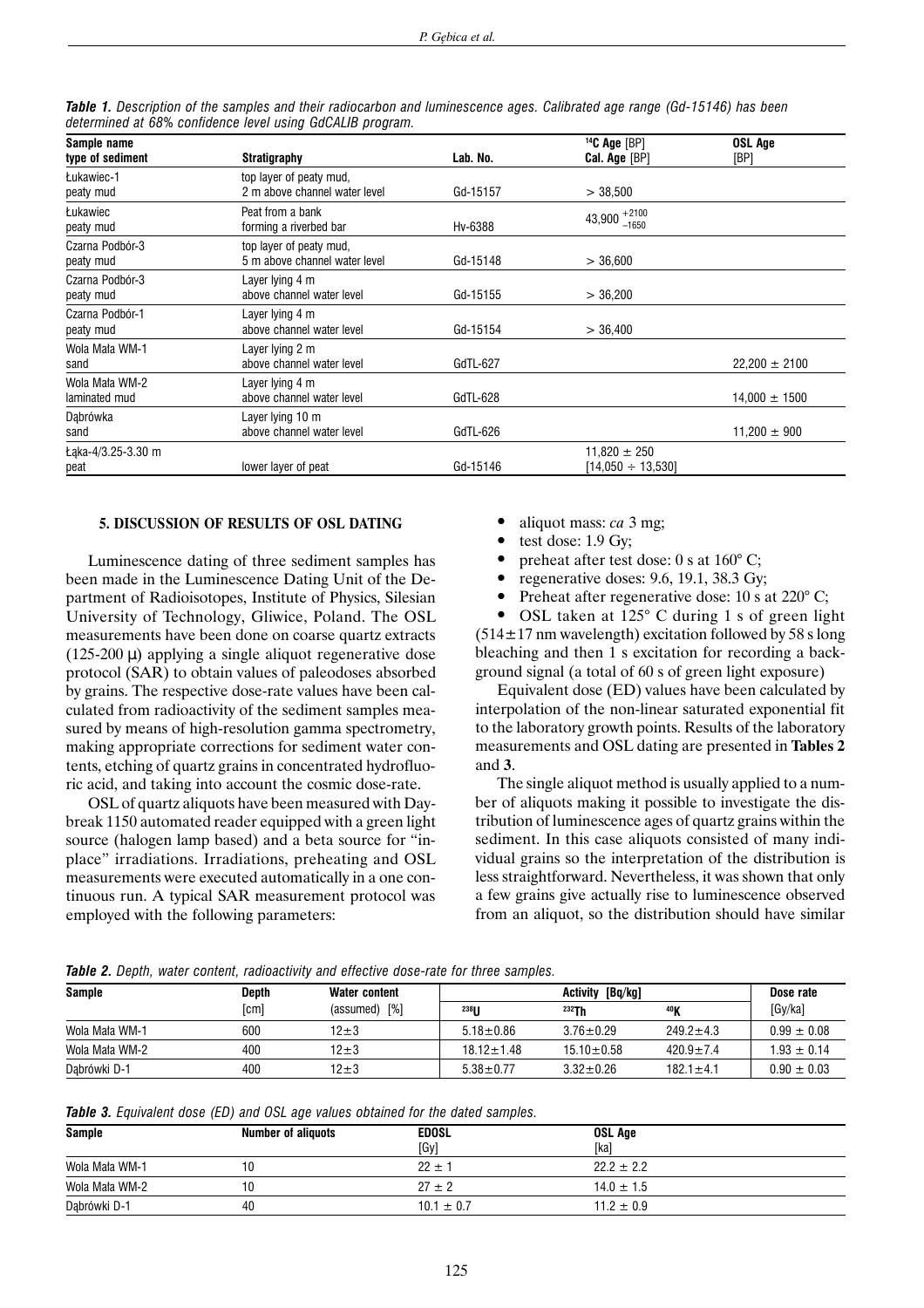features as the individual grain distribution but broader and with larger "background". **Figs 5** to **7** show the results for individual aliquots transformed in such a way that each point represents a single date. The abscissa of a point is inversely proportional to the dating error  $\Delta T$ . and its ordinate is proportional to the age value  $T_i$  less an arbitrary value (usually chosen to be an average of obtained ages) and inversely proportional to dating error. This transformation leads to that points representing same



*Fig. 5. Results of the SAR method dating of the sample WM-1. The plot presenting single dates is constructed in such way that "equal age" points lie on the ray coming out of the point (0, 0). The distance along the horizontal axis i<u>s </u>equal to*  $\frac{1}{\Delta T_i}$  *while the distance along the vertical axis is*  $\frac{1}{\Delta T_i}$  $\frac{i}{\Delta T_i}$  $T_i - T$  $\Delta$ - *. The ray shows an age of 22.2 ka.*



*Fig. 6. Results of the SAR method dating of the sample WM-2. The ray shows an age of 14 ka.*

age lie on a straight line going through the point of origin (0, 0) and the larger the distance from the origin, the more accurate the date is. This type of plot helps better judgment of dominant features of the age distribution and its interpretation.

Samples WM-1 and WM-2 have relatively simple distributions meaning that deposition of the sediment took place after a moderately long exposure to light. The sample D-1, on the contrary, shows a quite complex distribution (being the reason why we decided to repeat dating for 40 aliquots). The most probable reason for this is that in the history of this sediment several episodes of reworking and re-deposition occurred. The OSL date stated for this sample cannot be interpreted as the age of the whole form. It is rather the last episode of more intense reworking. This site will be a subject of further investigations, including OSL dating of more samples with an aim to shed more light on the origin and age of the form.

#### **6. CONCLUSIONS**

Radiocarbon and luminescence dating (OSL) confirm complexity of alluvial series of deposits of Middle to Upper Plenivistulian age, occurring in the Subcarpathian pradolina section of the Wisłok River valley bottom between Łąka and Łańcut. A schematic section shows locations of dated alluvial series and their probable spatial extension along the bottom of the valley (**Fig. 4**). The distinguished Vistulian series of sediments occupies mainly the northern zone of the Wisłok River valley. The contemporary channel of the Wisłok River cuts into this series.

The thick series of InterpleniVistulian sediments forming a sandy terrace, 8-10 m high, has been dated to be older



*Fig. 7. Results of the SAR method dating of the sample D-1. The three rays show ages of 11.2 ka, 18 ka and 29 ka.*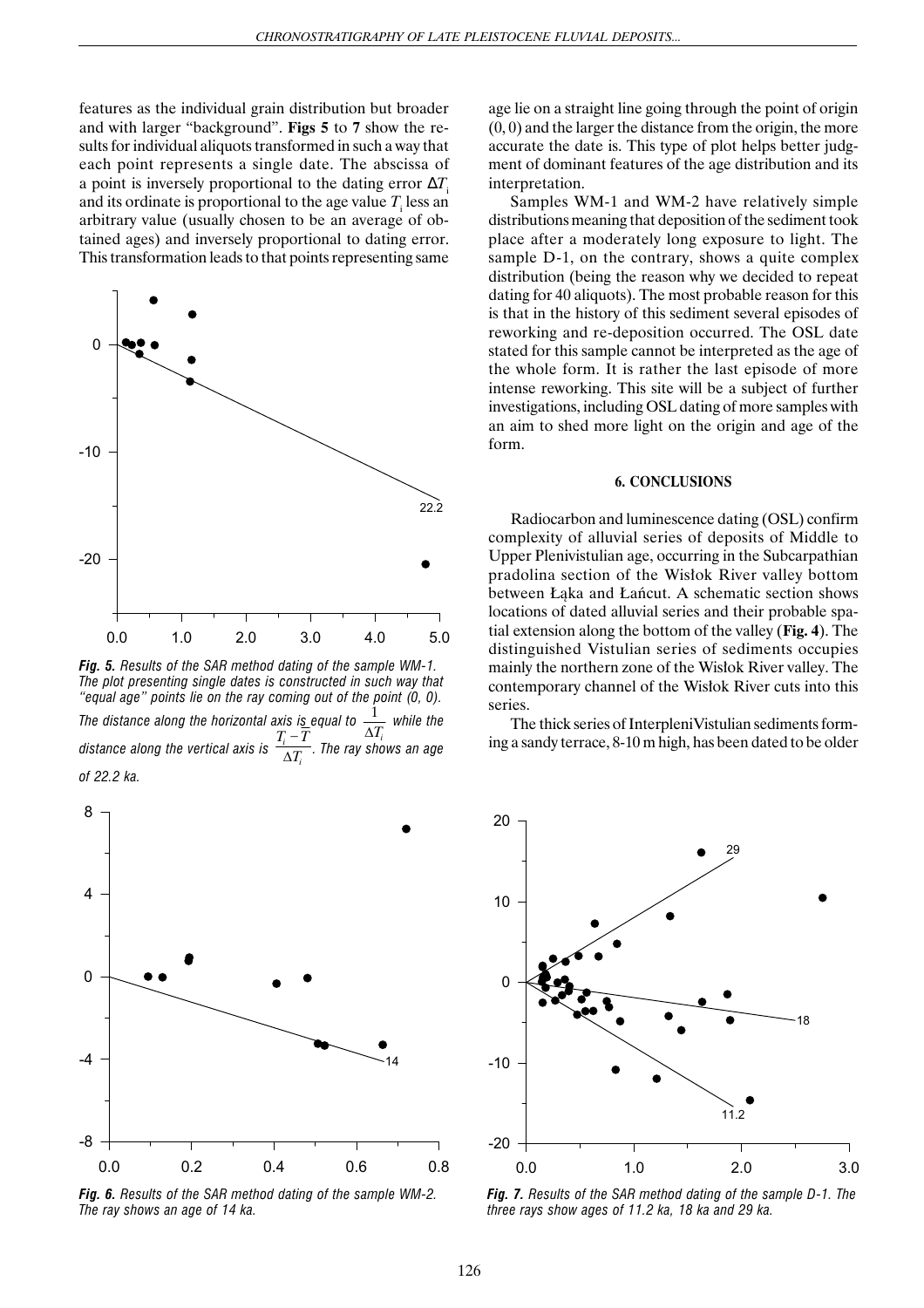than 36 ka BP. The oldest links of this series occurring in the floor of the 7 m terrace have been dated to be older than 38 ka BP. The problem that needs further research are the genesis and age of the sandy formations covering the InterpleniVistulian series. Undoubtedly, a part of the uppermost formations of the sandy terrace is of eolian origin; besides dunes, low hillocks are found, that are built of eolian cover sands. A single OSL date obtained for these sands points to the end of the Late Vistulian.

The alluvial series, built of sediments dated back to 22-14 ka BP is covered with Holocene alluvial loams. Further to the south of the contemporary Wisłok River bed fragments of the Late Vistulian alluvial plain are found side by side with younger alluvial fills of fluvial sediments connected with abandoned paleochannel system of the Wisłok River. This feature may be related to migration of the river bed towards the left edge of the valley bottom.

## **ACKNOWLEDGEMENTS**

One of the authors (P. Gębica) wishes to thank Mr. Kazimierz Jeziorek from Medynia £añcucka for allowing surveying his sand pit and making boreholes, and Prof. Leszek Starkel for discussions during the fieldwork on sites within the Wisłok river valley and during writing this paper, and Mrs. Maria Klimek, M.Sc., for drawing the Figures.

#### **REFERENCES**

- **Czopek S. and Podgórska-Czopek, J., 1995:** Osadnictwo pradziejowe w dolinie dolnego Wisłoka (Prehistoric settlement in the lower Wisłok River valley). In: Ruszel K., ed., Wisłok. Rola rze*ki w krajobrazie naturalnym i kulturowym regionu. Materia³y z Konferencji 7-8 IX 1994, Rzeszów (Wis³ok River. The role of the river in natural and cultural landscape of the region. Proceedings of Conference 7-8 IX, Rzeszów):* 27-54.
- **Eissmann L., 1997:** Das quartare Eiszeitalter in Sachsen und Nordostthuringen (Pleistocene glacial periods in Sachsen and Nordostthuringen). *Altenburger Naturwissenschaftliche Forschungen* 8*:* 1-98.
- **French H. M., 1996:** *The periglacial environment*. Longman, Singapore: 341 pp.
- **Friedberg W., 1903:** *Atlas Geologiczny Galicyi. Tekst do zeszytu 16, arkusze: Rzeszów i £añcut. Sprawozdania Komisji Fizjograficznej PAU (Geological Atlas of Galicia. Vol. 16: Rzeszów and £añcut Sheets. Reports of Physiographic Commission).*
- **Fryberger S. G., Hesp P. and Hastings K., 1992:** Aeolian granule ripple deposits, Namibia. *Sedimentology* 39: 319-331.
- **Gradowski J. and Nalepka D., 1985:** Stanowiska datowane radiowęglem w Polsce Południowej. Część III – Kotlina Sandomierska (Radiocarbon dated sites in Southern Poland. Part III - Sandomierz Cuphole). *Kwartalnik AGH, Geologia 11* (3): 79-92.
- Goździk J., 1998: Struktury sedymentacyjne w eolicznych piaskach pokrywowych w Polsce (Sedimentary structures in aeolian cover sands in Poland). In: Mycielska-Dowgiałło E., ed., *Struktury sedymentacyjne i postsedymentacyjne w osadach czwarto*rzędowych i ich wartość interpretacyjna (Sedimentary and *post-sedimentary structure in Quaternary sediments)*: 167-191.
- Jahn A., 1957: Przyczynki do znajomości teras karpackich (Contribution to the knowledge of the Carpathian terraces). *Czasopismo Geograficzne* 28 (2): 171-185.
- **Jersak J. and Sendobry K., 1991:** Vistulian deposits in the Valley of the Bierawka exemplifed by the filling-sand mine in Kotlarnia. In: Jersak J., ed., *Less i osady dolinne (Loess and valley sediments*). *Prace Naukowe UŚ* 1107: 92-118.
- **Kozarski S., 1991:** Paleogeografia Polski w vistulianie (Paleogeography of Poland in Vistulian). In: Starkel L., ed., *Geografia Polski. Œrodowisko Przyrodnicze (Geography of Poland. Natural Environment)*. PWN, Warszawa: 80-105.
- **Laskowska-Wysoczañska W., 1971:** Stratygrafia czwartorzêdu i paleogeomorfologia Niziny Sandomierskiej i przedgórza Karpat rejonu rzeszowskiego (Quaternary stratigraphy and palaeogeomorphology of the Sandomierz Lowland and the foreland of the Middle Carpathians, Poland). *Studia Geologica Polonica* 34: 1-109.
- **Mamakowa K. and Starkel L., 1974:** New data about the profile of Young Quaternary deposits at Brzeźnica in Wisłoka valley, Sandomierz Basin. *Studia Geomorphologica Carpatho-Balcanica* 8: 47-59.
- **Mamakowa K., Starkel L., Boratyn J. and Brud St., 1997:** Stratigraphy of the Vistulian alluvial fills in the Wisłoka valley north of Dêbica. *Studia Geomorphologica Carpatho-Balcanica* 31: 83-99.
- **Mol J., 1997:** Fluvial response to climate variations. The Last Glaciation in eastern Germany. *Thesis Vrije Universiteit Amsterdam*, Enschede: 100 pp.
- **Nowaczyk B., 1976:** Eolian cover sands in Central-West Poland. *Questiones Geographicae* 3: 57-77.
- **Nowaczyk B., 1986:** Wiek wydm w Polsce, ich cechy granulometryczne i strukturalne a schemat cyrkulacji atmosferycznej w Polsce w późnym vistulianie i holocenie (The age of dunes, their textural and structural properties against atmospheric circulation pattern of Poland during the Late Vistulian and Holocene). Adam Mickiewicz University Press, *Seria Geografia* 28: 245 pp.
- **Pazdur M.F. and Michczyñska D., 1989:** Improvement of the procedure for probabilistic for calibration of radiocarbon dates. *Radiocarbon* 31: 824-832.
- **Schwan J., 1986:** The origin of horizontal alternating bedding in Weischelian aeolian sands in northwestern Europe. *Sedimentary Geology* 49:73-108.
- Starkel L., 1960: Rozwój rzeźby Karpat fliszowych w Holocenie (Development of the Flysh Carpathians relief during the Holocene). *Prace Geograficzne IG PAN* 22: 1-239.
- **Starkel L., 1972:** Kotlina Sandomierska (Sandomierska Basin). In: Klimaszewski, ed., *Geomorfologia Polski (Geomorphology of Poland)*, Vol. 1: 138-166.
- **Starkel L., 1980:** Stratigraphy and chronology of the Vistulian in the Polish Carpathians and in the Subcarpathian basins. *Quaternary Studies in Poland* 2: 121-135.
- Strzelecka B., 1958: Historyczna dokumentacja niektórych młodszych zmian hydrograficznych na brzegu Karpat. *Czasopismo Geograficzne* 29(4): 455-472.
- **Stuiver M. and Polach H.A., 1977:** Reporting of 14C data. *Radiocarbon* 19: 355-363.
- **Stuiver M., Reimer P.J. and Braziunas T.F., 1998:** High precision radiocarbon age calibration for terrestrial and marine samples. *Radiocarbon* 40: 1127-1151.
- Superson J., 1996. Funkcjonowanie systemu fluwialnego wyżynnej części dorzecza Wieprza w zlodowaceniu wisły (Development of the fluvial system of the Wieprz river upland drainage basin in the Vistulian). *Rozprawy habilitacyjne* 53, Wydawnictwo UMCS, Lublin: 280 pp.